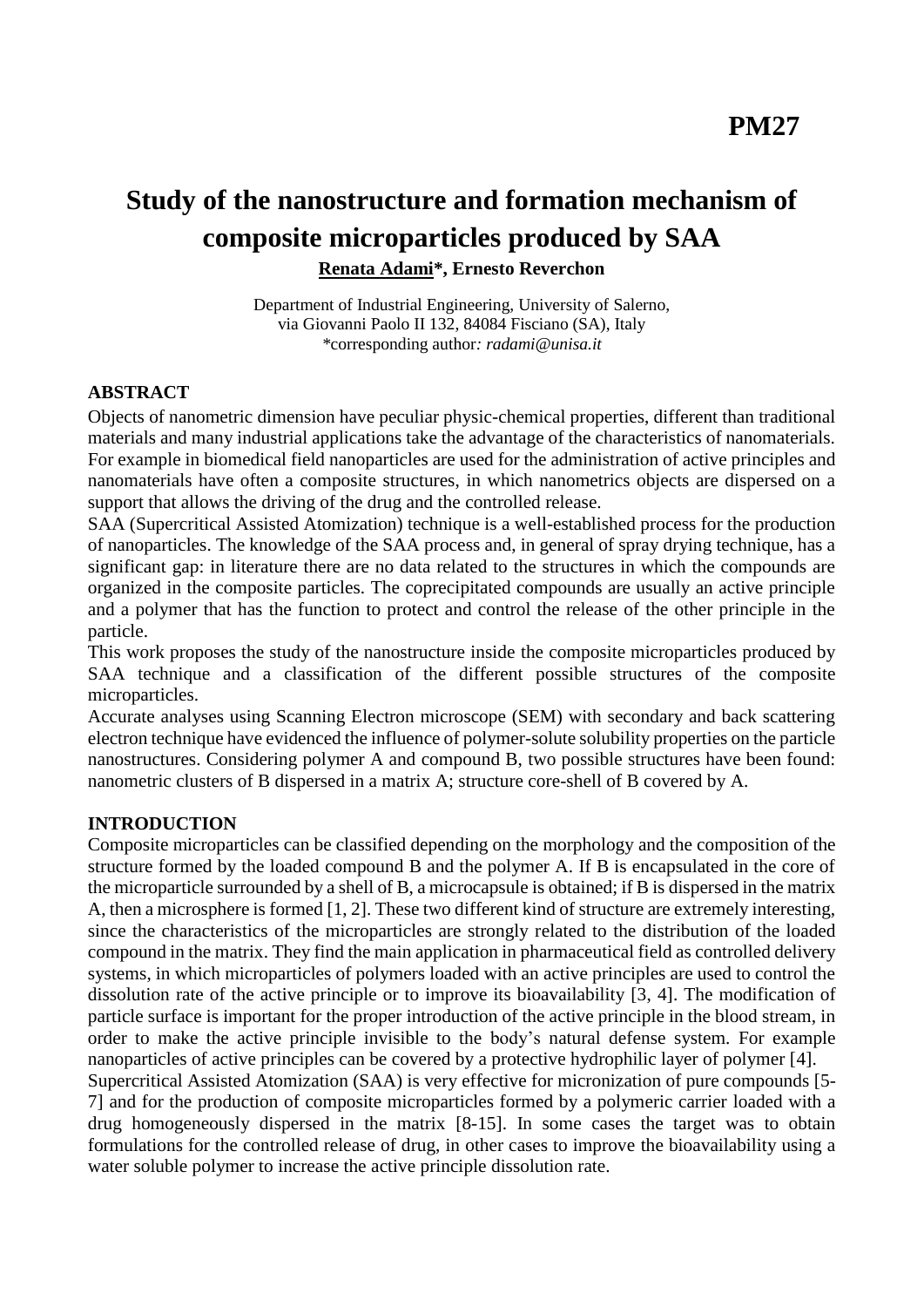The controlled release studies showed that the dissolution behavior of a drug is not easily correlated to the polymer used as a carrier or to the active principle loaded. Indeed, using the same carrier the dissolution rate in the same environment increases or decreases depending on the system studied [14, 15]. The dissolution rate seems to depend from the chemical characteristics of the compound and the polymer forming the composites and this might be attributed to the structure of the microparticles. If the microparticles are in form of capsules, the release of the active principle is controlled by the swelling or erosion of the polymer shell, if they are in form of spheres, the active principle dissolves together with the polymeric matrix, with a rate related to the efficiency of dispersion in the polymer. The analysis of the internal structure of the particles can help to understand the shape of the dissolution curves in the controlled release and the mechanism of the release of the active principle. The aim of this work is to study of the nanostructure inside the composite microparticles produced by SAA technique, to classify the different possible structures of SAA composite microparticles by SEM analysis and to measure the size of the particles and of the nanostructures forming the particles.

#### **APPARATUS, MATERIALS AND METHODS**

Carbon dioxide (CO<sub>2</sub>; purity 99.9%) was purchased from Morland Group and Nitrogen (N<sub>2</sub>; purity 99.9%) from SON. The materials used in this work are: polyvinylpyrrolidone (PVP, Mw: 10,000) as carrier for microcapsules and microspheres, silver acetate (AgAc) and Sodium Molibdate (Na2MoO4) as active principle have been bought from Sigma Aldrich.

SAA laboratory apparatus consisted of two high-pressure pumps delivering the liquid solution and liquid  $CO<sub>2</sub>$  to a saturator. The saturator is a high pressure vessel (25 cm<sup>3</sup>) loaded with stainless steel perforated saddles thus assuring the formation of an expanded liquid. The solution obtained is sprayed through a thin wall (80  $\mu$ m ID) injection nozzle into the precipitator (3 dm<sup>3</sup>) operating at atmospheric pressure. A controlled flow of  $N_2$  is taken from a cylinder, heated and sent to the precipitator to assist liquid droplet evaporation. A stainless steel filter located at the bottom of the precipitator allows powder collection and the gaseous stream can flow out. SAA apparatus layout and further details on the experimental procedures were published elsewhere [16].

The morphology of SAA powders was observed by a scanning electron microscope (SEM, mod. EVO-HD, Carl Zeiss). Back scattered and secondary electron detection was used to analyse the particle structure. Particle size distribution (PSD) of the particles were measured from SEM photomicrographs using the Sigma Scan Pro Software (release 5.0). Histograms representing the PSD were fitted using Microcal Origin Software (release 8.0). Particle size (PS) and particle size distribution (PSD) were measured by dynamic laser scattering (DLS) using a Nanosizer (NanoZS Malvern Instrument, UK) equipped with a He-Ne laser operating at 5.0 mW and 633 nm, that measures the hydrodynamic diameter of the particles. Microparticles were dispersed in acetone to measure the external PS and 1-buthanol to measure the internal PS. DLS analysis was performed setting temperature at 25°C. Microanalysis was used to investigate the particle chemical structure. Elemental analysis and element mapping were conducted with the field emission-scanning electron microscope (FESEM) equipped with an energy dispersive X-ray spectroscopy (EDX). The quantity of salts encapsulated in the polymeric matrix was determined by thermogravimetric analysis (TGA) (SDT Q600, TGA/DSC, TA Instruments), as the solid residue remaining after the combustion of the polymeric component of the particles. The sample was placed in alumina crucibles and heated up to 650 $^{\circ}$ C at a rate of 10 $^{\circ}$ C/min, under a constant air flow of 100 Ncm<sup>3</sup>/min).

### **RESULTS AND DISCUSSION**

Composite microparticles of Na2MoO4-PVP and AgAc-PVP were produced operating at 105 bar and 90 $\degree$ C in the saturator, mass flow ratio between CO<sub>2</sub> and liquid solution GLR=1 and a precipitation temperature of 110°C. For the both systems, spherical and well separated particles were obtained. This can be noted in the SEM photomicrographs reported in figure 1 and figure 3, that show the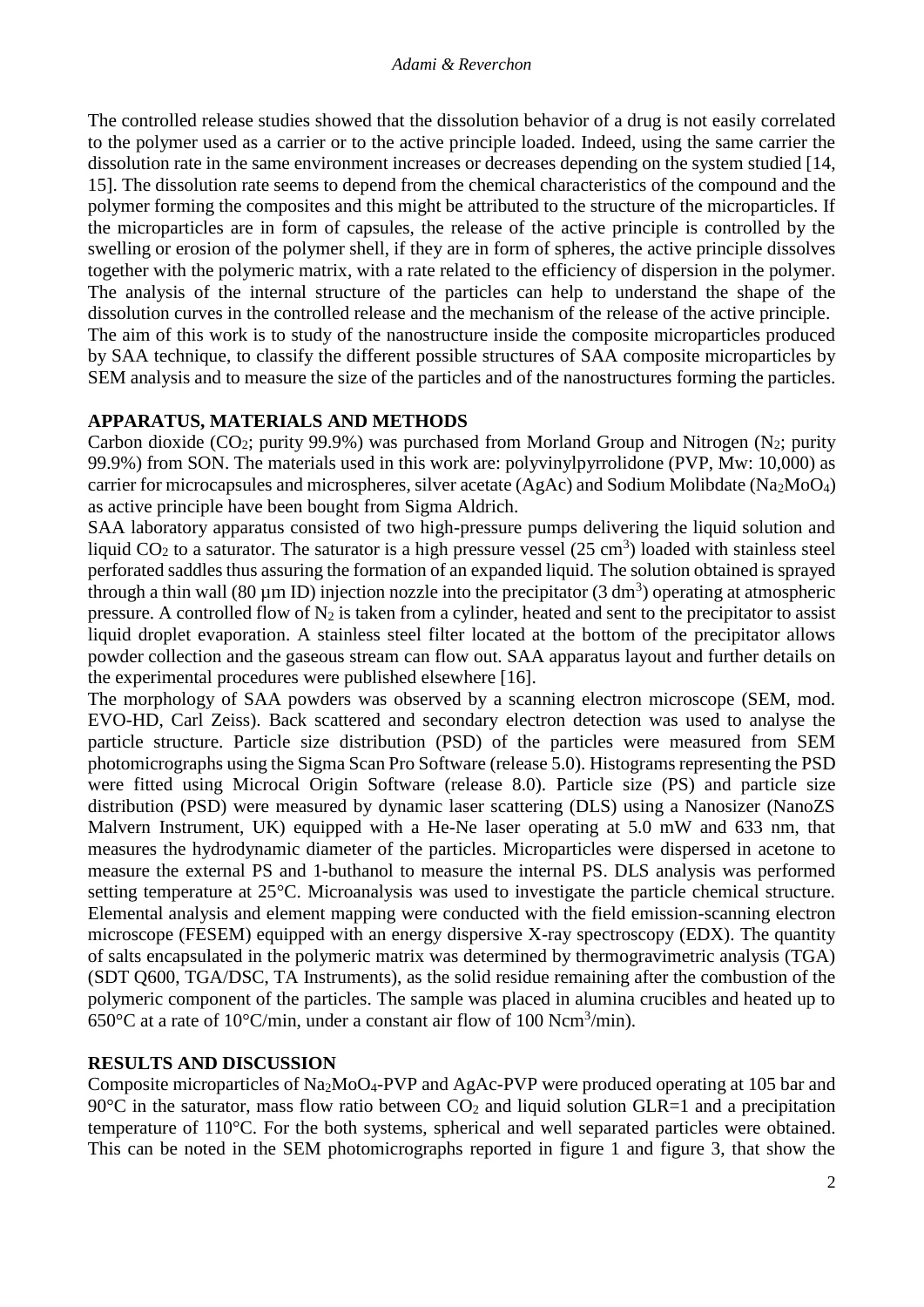#### *Adami & Reverchon*

morphology of the particles after the sample has been covered by gold. In order to study the nanostructure and the way in which the compound loaded is distributed in the polymeric matrix, EDX analysis and SEM with secondary and back scattering electrons. The presence of the compounds in the polymer composite particles was verified using EDX technique, but it was not possible to attest the distribution of the molecules in the matrix, because of the resolution limits of the technique. Using SEM technique with the back scattering detector, without covering the powders with conductive gold, it was possible to recognize the compounds loaded from the polymer. The elements with high atomic number gives higher intensity of backscattered electron with a consequent brighter image compared to elements with low atomic number. The salts used in this work as loading agents have been chosen with a higher atomic number compared to the polymer, therefore in the samples they can be detected with a great contrast compared to the matrix.

In case of Na2MoO4-PVP, from the photomicrographs reported in figure 2, it is possible to note that the salt is present as a spherical core in the particles, surrounded by a shell of polymer. The nanostructure is typical of microcapsules.



Figure 1. SEM photomicrograph of SAA particles of PVP- Na<sub>2</sub>MoO<sub>4</sub>



Figure 2. SEM photomicrographs of SAA particles of Na<sub>2</sub>MoO<sub>4</sub>-PVP detected with secondary electrons (left) and back scattering electrons (right).

The PSD are reported in table 1. The elaboration of the SEM images showed a PSD with a mean diameter of the microcapsules of about 320 nm and a core mean diameter of about 220 nm. For the DLS analysis, the particles have been first suspended in acetone, in which the PVP is not soluble and the particle diameter measured was of about 520 nm; then the particles have been dissolved in 1 butanol in which PVP is soluble, and  $Na<sub>2</sub>MoO<sub>4</sub>$  is not, with the consequent suspension of the salt. The diameter measure for the core is of about 350 nm. The results of the two measurement technique show a difference of about 100 nm, with larger particle size for the DLS technique.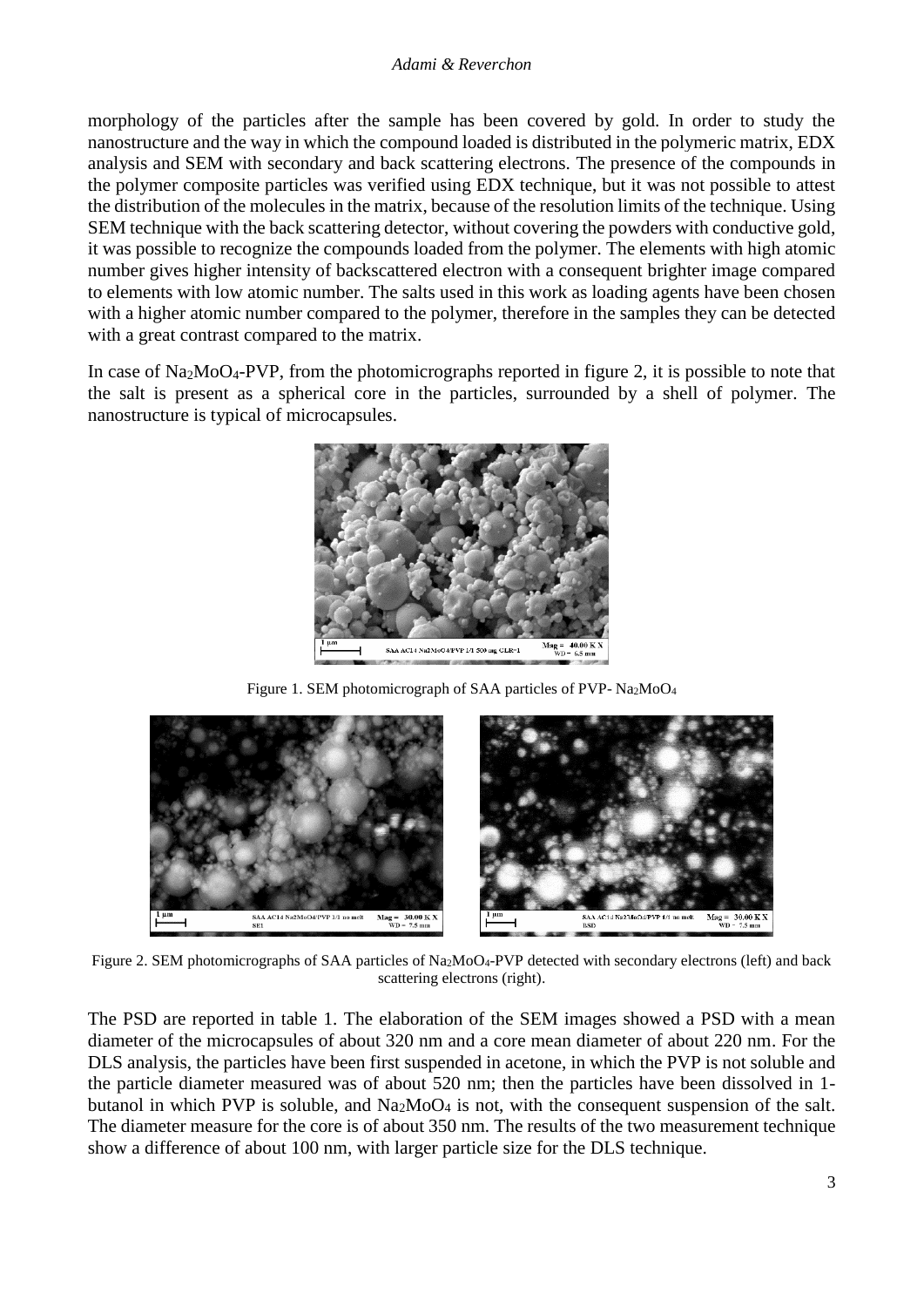| <b>Technique</b> | <b>Diameters</b> | $\mathbf{D}_{10}$ | $D_{50}$      | $\mathbf{D}_{90}$ | <b>SD</b> |
|------------------|------------------|-------------------|---------------|-------------------|-----------|
|                  |                  | nm                | <sub>nm</sub> | nm                | nm        |
| <b>SEM</b>       | External         | 142.5             | 318.8         | 710.4             | 259.3     |
|                  | Internal         | 104.4             | 220.7         | 464.3             | 179.0     |
| <b>DLS</b>       | External         | 407.5             | 520.3         | 635.6             | 220.4     |
|                  | Internal         | 202.5             | 350.7         | 550.6             | 170.4     |

Table 1. PSDs data of SAA microcapsules PVP-Na2MoO<sup>4</sup> in terms of particle number. Comparison of SEM and DLS technique. SD=standard deviation

In case of AgAc-PVP, the photomicrographs reported in figure 4, show that the salt is present as small clusters distributed on the surface and we suppose also inside the spherical polymeric particles. Very bright points can be noted in the dark structure of the particles, showing that the nanostructure is the one of microspheres.



Figure 4. SEM photomicrographs of SAA particles of PVP- AgAc detected with secondary electrons (left) and back scattering electrons (right).

The PSD are reported in table 2. From the elaboration of SEM photomicrographs, the mean particle diameter measured was of about 375 nm and the diameter of the AgAc loaded was of about 40 nm. For DLS analysis, acetone has been used to suspend the whole particles and 1-butanol to solubilize the PVP and suspend the salt loaded. In this case, the DLS technique gave comparable results of diameter size, maybe because of a better interaction of the compounds with the used solvent.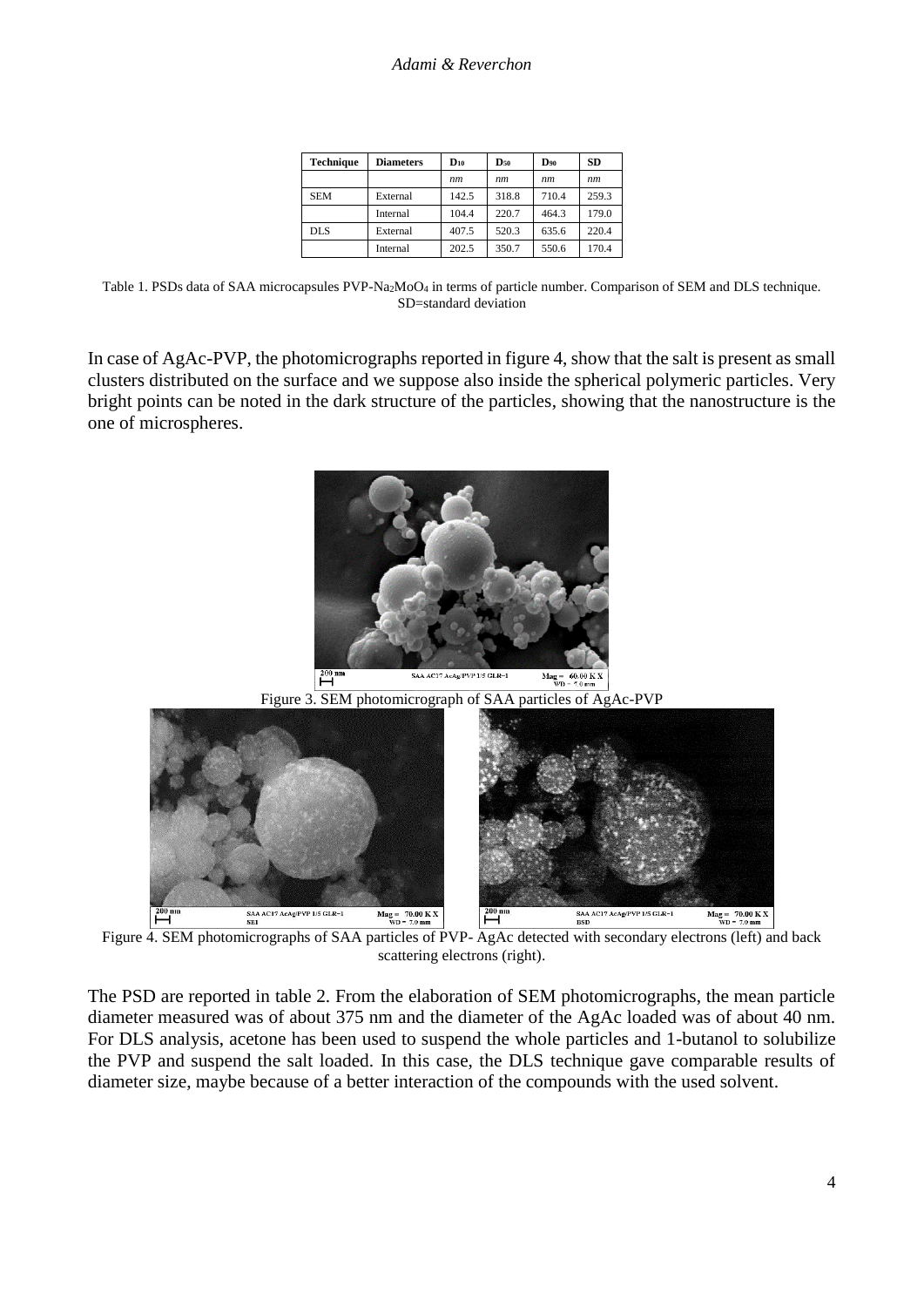| <b>Technique</b> | <b>Diameters</b> | $\mathbf{D}_{10}$ | $D_{50}$      | D90   | <b>SD</b> |
|------------------|------------------|-------------------|---------------|-------|-----------|
|                  |                  | nm                | <sub>nm</sub> | nm    | nm        |
| <b>SEM</b>       | External         | 196.4             | 375.9         | 800.7 | 180.1     |
|                  | Internal         | 27.7              | 39.3          | 52.6  | 15.3      |
| <b>DLS</b>       | External         | 230.5             | 400.6         | 580.1 | 180.1     |
|                  | Internal         | 25                | 39            | 53    | 15.3      |

Table 2. PSDs data of SAA microspheres AgAc-PVP in terms of particle number. Comparison of SEM and DLS technique. SD=standard deviation

TGA analysis showed that the loading efficiency of the salt in PVP is different in case of microcapsules and microspheres: in the microcapsules, the encapsulation of Na2MoO<sup>4</sup> in PVP was of about 100%, in the microspheres, AgAc loading in PVP was of about 40%. This difference can be related to the interaction between the salt and the polymer: if the interactions of the loaded compound B and the polymer A have higher energetic stability compared to the interactions A-B, a microsphere structure is obtained, with B dispersed in A; on the other hand, if the interactions A-A and B-B have higher energetic stability, the dispersion of B in A is difficult and B tends to form a nucleus that A covers as a shell forming a microcapsule. In case of microcapsules, the entrapping of the loaded compound is more effective than in the case of microspheres, in which it is possible that part of the material is not entrapped in the polymeric matrix.

## **CONCLUSION**

Using SAA technique it is possible to obtain two different kind of composite particles: microcapsules and microspheres. The two typologies are related to the kind of salt used as principle loaded in the particles: the system Na2MoO4-PVP produces microcapsules, the system AgAc-PVP produces microspheres. The nanostructure is strongly dependent from the chemical species in the system, that is related to the compatibility of the principle with the polymeric carrier and probably to the crystallization rate of the principle. The evaporation rate of the solvent during the atomization in the precipitator can affect the nanostructure and it can be modified by the precipitation temperature and the gas to liquid ratio between  $SC-CO<sub>2</sub>$  and liquid solvent.

The DLS is an effective analytical method to measure both the size of the particles and the size of the principles loaded in the particles, when the right solvent is used to suspend different compounds.

### **ACKNOWLEDGEMENTS**

The authors gratefully acknowledge Eng. Antonio Crudo and Eng. Ferdinando Tommasino for the help in performing the experiments. The MiUR (Ministero dell'Istruzione, dell'Università e della Ricerca) is acknowledged for the financial support.

### **REFERENCES**

[1] H. EERIKAINEN, Preparation of Nanoparticles Consisting of Methacrylic Polymers and Drugs by an Aerosol Flow Reactor Method, PhD Thesis, 2005.

[2] H. EERIKAINEN, L. PELTRONEN, J. RAULA, J. HIRVONEN e E. I. KAUPPINEN, Nanoparticles Containing Ketoprofen and Acrylic Polymer Prepared by Aerosol Flow Reactor Method, AAPS PharmSciTech, vol. 5, n. 4, pp. 129-137, 2004.

[3] X. LUO, J. LI, C. LI, L. HENG, Y. DONG, Z. LIU, Z. BO E B. TANG, Reversible Switching of the Emission of Diphenyldibenzofulvenes by Thermal and Mechanical Stimuli, Advanced Materials, vol. 23, n. 29, 2011, p. 3261.

[4] A. KUMARI, S. YADAV E S. YADAV, Biodegradable Polymeric Nanoparticles Based Drug Delivery Systems, Colloids and Surfaces B: Biointerfaces, Vol. 75, n. 1, 2010, p. 1,.